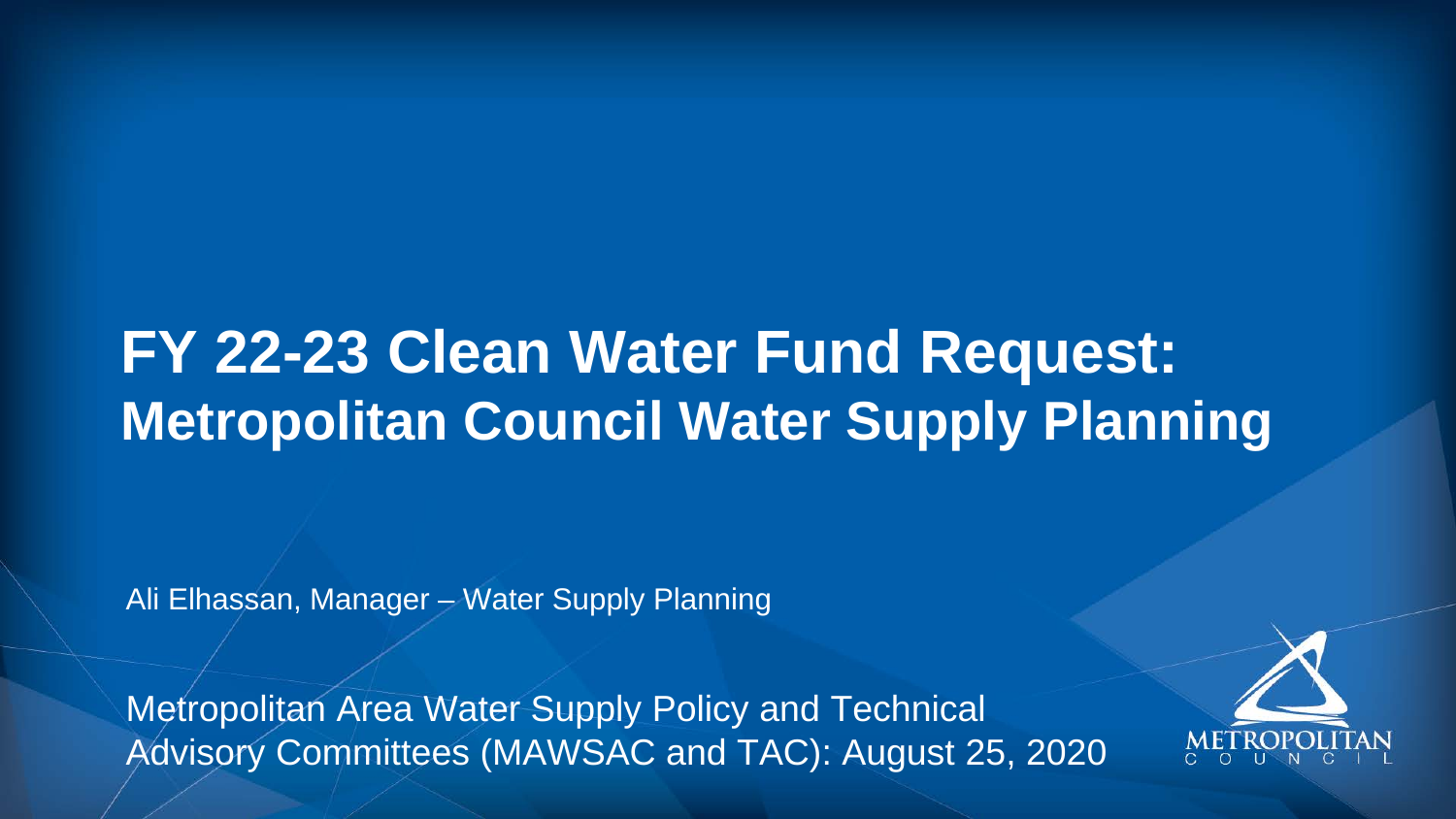### **Support Requested**

1% of total Clean Water Fund:

- Metropolitan Area Water Supply Sustainability Support
	- \$1.84 M reduction from \$2.0 M in FY 20-21
- Water Demand Reduction Efficiency Grants

– \$500,000 reduction from \$750,000 in FY 20-21

2



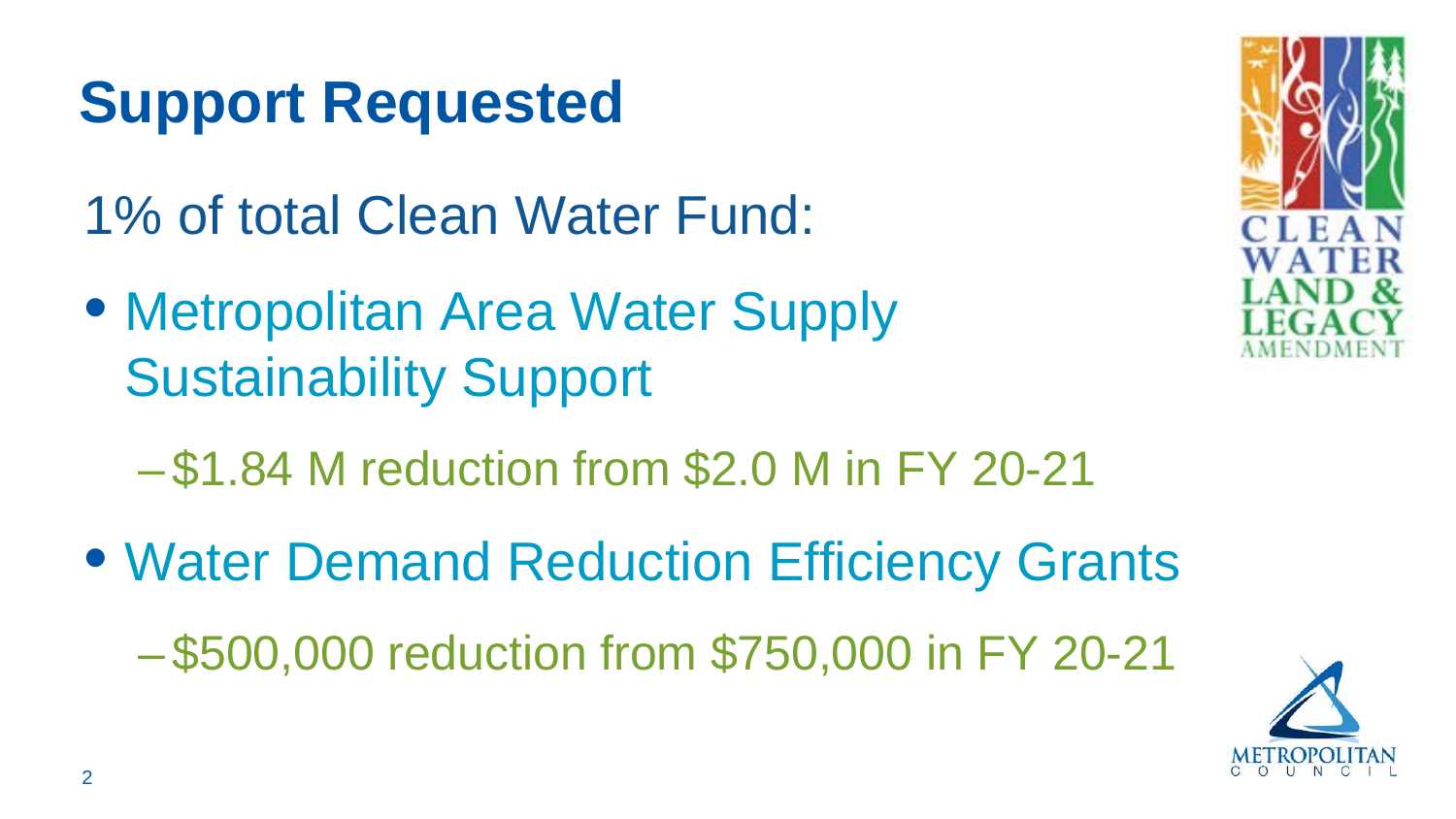# **Clean Water Fund Decision Making**

- State Agencies (Interagency Coordination Team)
- Clean Water Council
	- Budget And Outcomes Committee (BOC)
- Governor Office
- Legislature
- Stakeholders

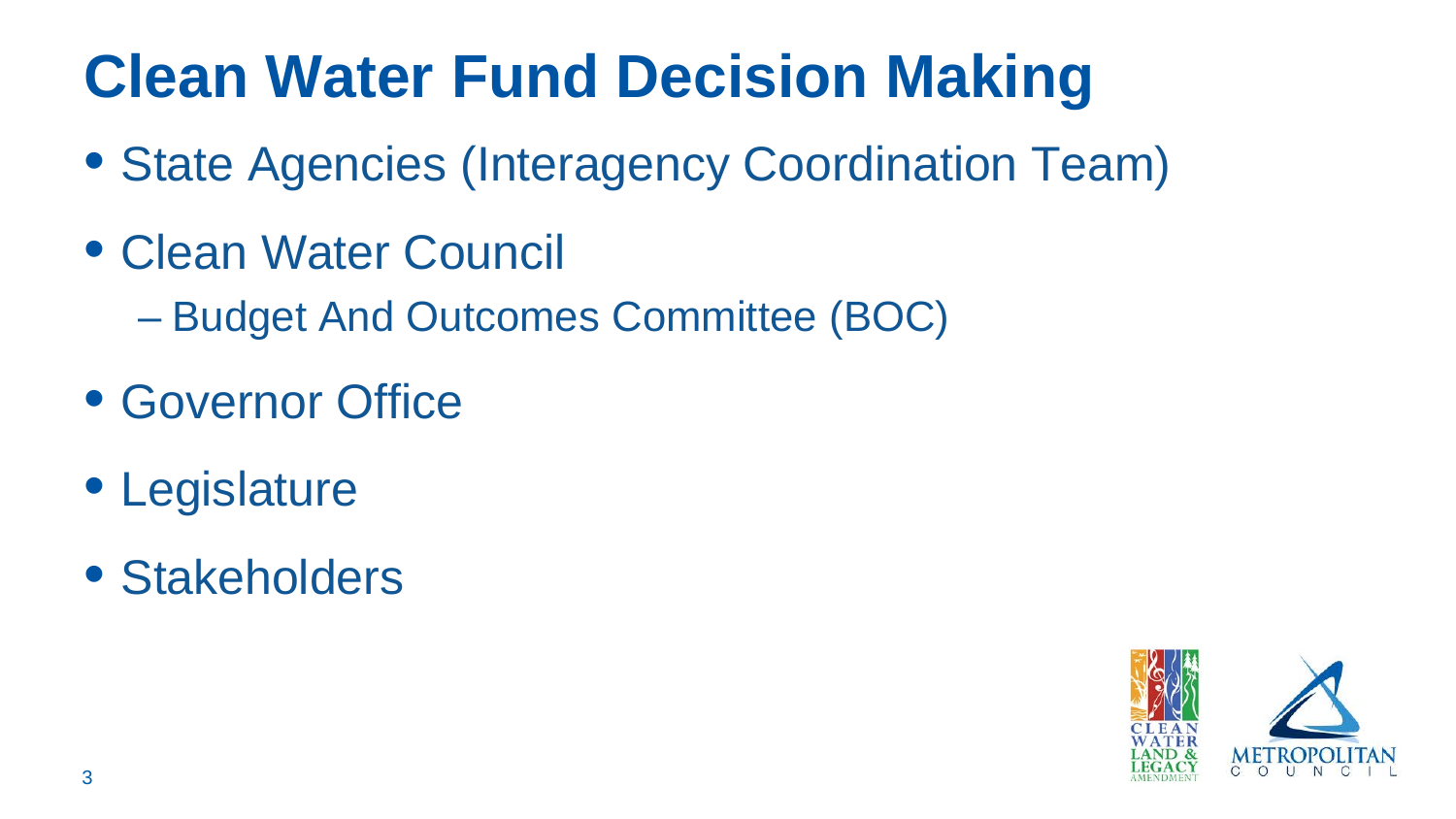### **Where We Are?**

- Budget and Outcomes Committee ranked programs JUL 20 – Sustainability (2), Grants (3)
- Agencies developed programs budget for FY 22-23
	- Projecting 15% shortage
	- Possible 25% shortage (November Projection)
- Budget and Outcomes Committee finalizes recommendation to Clean Water Council – SEP 4
- Clean Water Council finalizes recommendation to Governor and Legislature – SEP 21

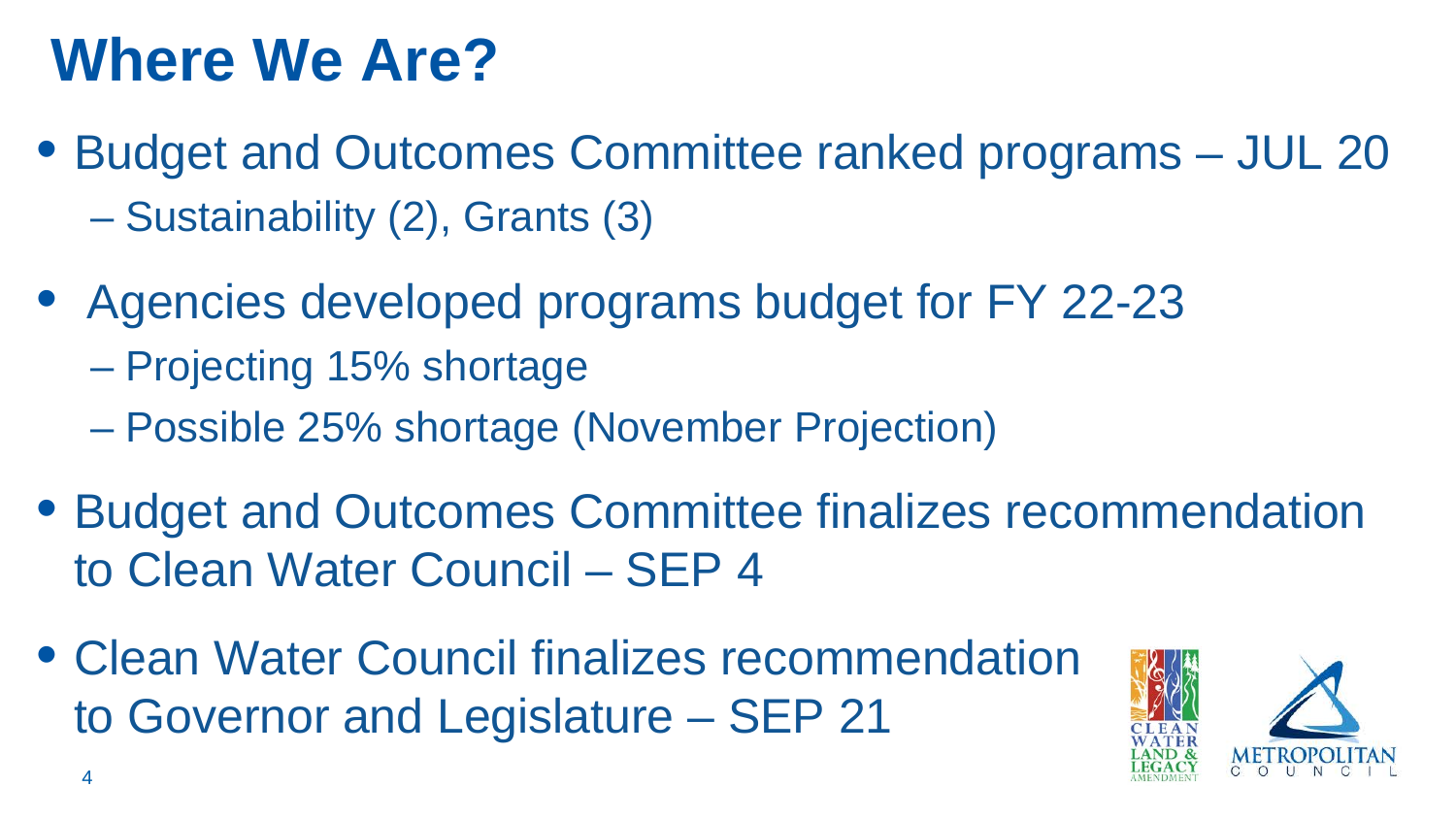## **Our Ask**

- Support letters: NOW
	- Examples available
	- September meetings
	- Metro Cities
	- 10 communities
- Personal testimony to BOC and Clean Water Council
	- September meetings (virtual)
	- December meetings (possible)
- Legislative Session Support: 2021